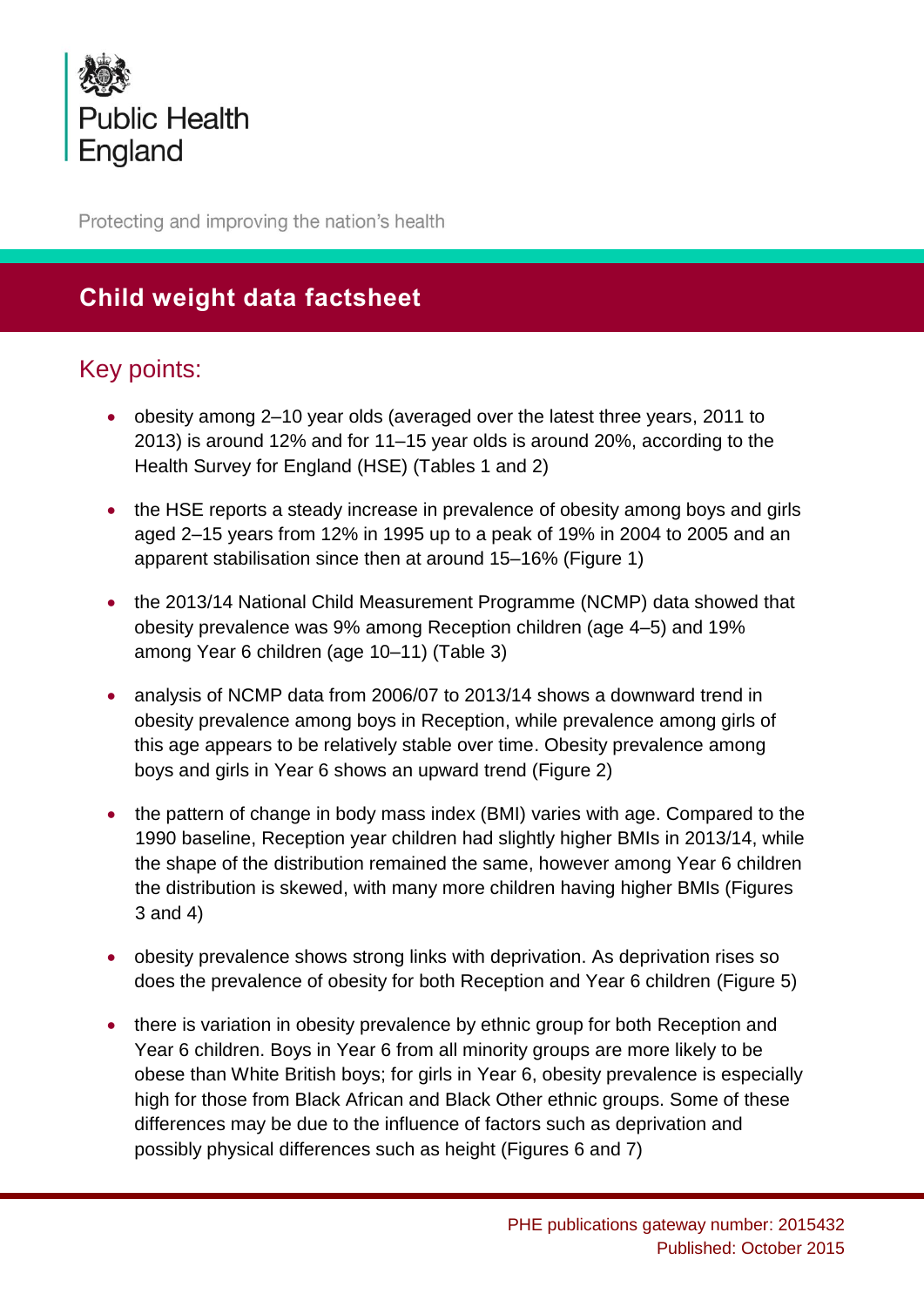# Current Figures

Health Survey for England (HSE) figures show that the prevalence of obesity in children aged 2–10 years (averaged over the latest three years) is around 12%; the prevalence of overweight including obesity is around 25%. The year to year variation in overweight and obesity prevalence is likely to be due to the small sample size in the HSE. (In 2013 the weighted sample consisted of 887 2–10 year olds and 530 11–15 year olds).

|                            | 2011 (%) | 2012 (%) | 2013(%) |
|----------------------------|----------|----------|---------|
| <b>All children</b>        |          |          |         |
| Overweight                 | 11.9     | 12.8     | 13.2    |
| <b>Obese</b>               | 13.9     | 10.6     | 12.4    |
| Overweight including obese | 25.8     | 23.4     | 25.6    |
| <b>Boys</b>                |          |          |         |
| Overweight                 | 14.9     | 13.1     | 13.6    |
| <b>Obese</b>               | 12.4     | 10.8     | 12.8    |
| Overweight including obese | 27.4     | 24.0     | 26.4    |
| <b>Girls</b>               |          |          |         |
| Overweight                 | 8.7      | 12.5     | 12.8    |
| <b>Obese</b>               | 15.5     | 10.3     | 12.0    |
| Overweight including obese | 24.3     | 22.8     | 24.8    |

|  |  |  |  |  | Table 1. Prevalence of overweight and obesity among children aged 2-10 years |
|--|--|--|--|--|------------------------------------------------------------------------------|
|--|--|--|--|--|------------------------------------------------------------------------------|

Source: Health Survey for England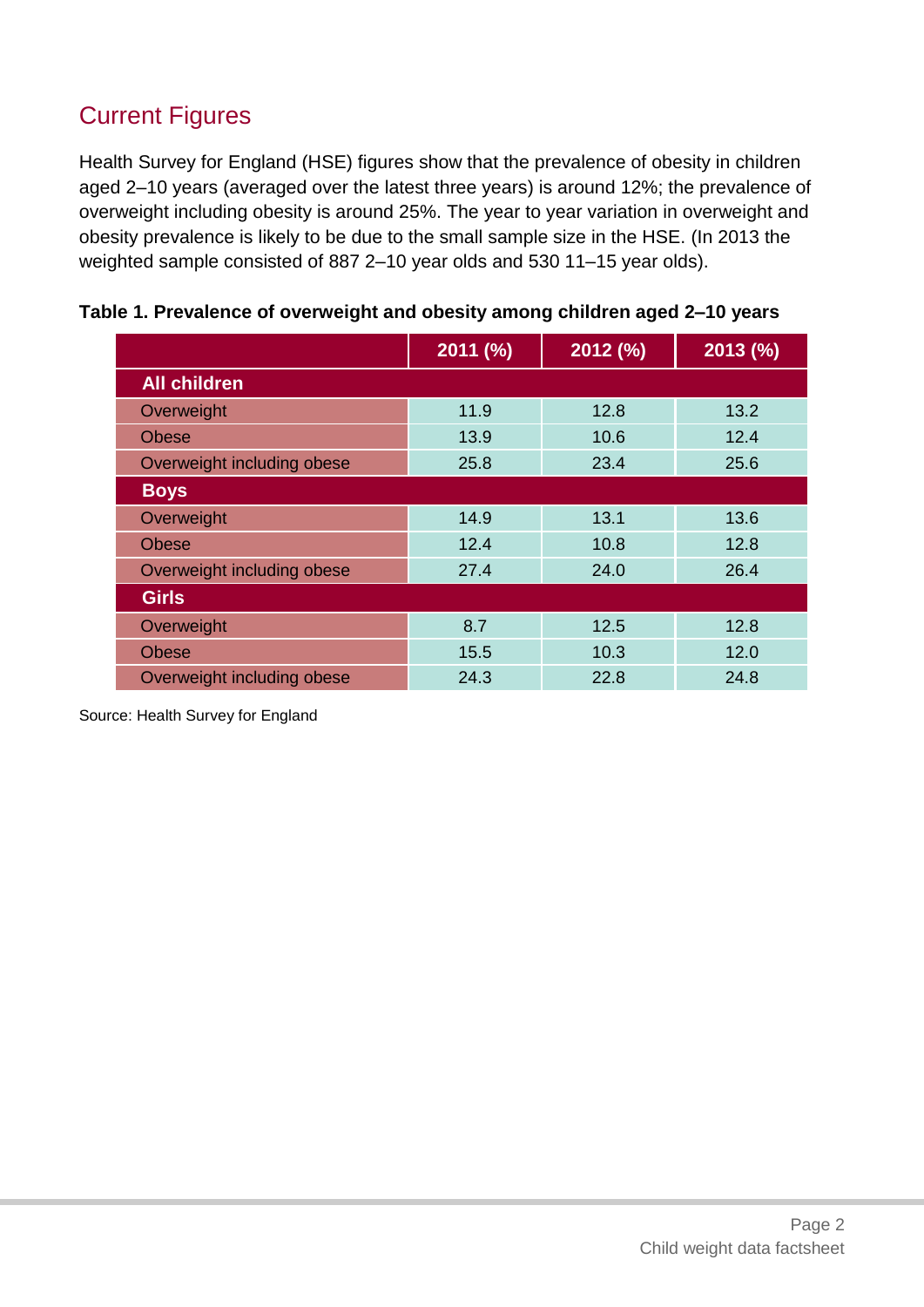Table 2 shows that the prevalence of obesity in 11–15 year olds from the latest three years of HSE data is around 20% and the prevalence of overweight and obesity is around 36%.

|                            | 2011 (%) | 2012 (%) | 2013(%) |
|----------------------------|----------|----------|---------|
| <b>All children</b>        |          |          |         |
| Overweight                 | 16.8     | 16.4     | 16.0    |
| <b>Obese</b>               | 20.2     | 18.7     | 19.9    |
| Overweight including obese | 37.1     | 35.2     | 35.9    |
| <b>Boys</b>                |          |          |         |
| Overweight                 | 14.6     | 15.0     | 15.2    |
| <b>Obese</b>               | 23.8     | 19.1     | 20.4    |
| Overweight including obese | 38.4     | 34.0     | 35.6    |
| <b>Girls</b>               |          |          |         |
| Overweight                 | 19.2     | 18.0     | 16.9    |
| <b>Obese</b>               | 16.5     | 18.7     | 19.4    |
| Overweight including obese | 35.7     | 36.7     | 36.3    |

**Table 2. Prevalence of overweight and obesity among children aged 11–15 years**

Source: Health Survey for England

According to National Child Measurement Programme (NCMP) data, the prevalence of child obesity and overweight for children in Reception remained stable between 2011/12 and 2013/14. Around 9% of children in Reception are classified as obese compared to around 19% of children in Year 6.

**Table 3. Prevalence of overweight and obesity by school year**

|                                   | 2011/12 (%) | 2012/13 (%) | 2013/14 (%) |
|-----------------------------------|-------------|-------------|-------------|
| <b>Reception (aged 4-5 years)</b> |             |             |             |
| Overweight                        | 13.1        | 13.0        | 13.1        |
| <b>Obese</b>                      | 9.5         | 9.3         | 9.5         |
| Overweight including obese        | 22.6        | 22.2        | 22.5        |
| Year 6 (aged 10-11 years)         |             |             |             |
| Overweight                        | 14.7        | 14.4        | 14.4        |
| <b>Obese</b>                      | 19.2        | 18.9        | 19.1        |
| Overweight including obese        | 33.9        | 33.3        | 33.5        |

Source: National Child Measurement Programme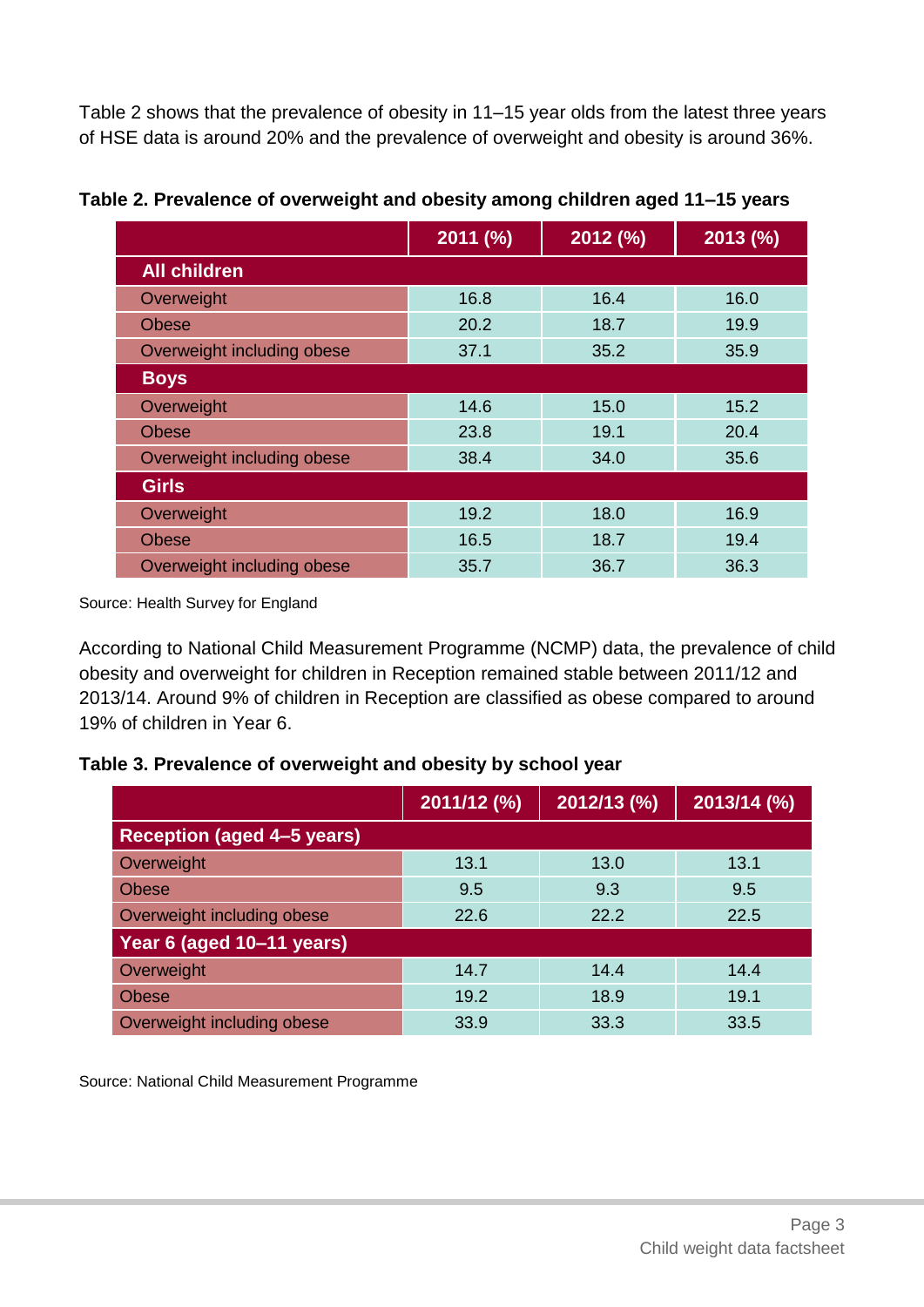# **Trends**

The HSE provides data from 1995 onwards and can therefore demonstrate trends in child weight status. Figure 1 shows the prevalence of obesity and excess weight (overweight including obesity) among children aged 2–15 years from 1995 to 2013.



**Figure 1. Excess weight and obesity prevalence among children aged 2–15 years, 1995 to 2013**

Source: Health Survey for England

Since 1995 there has been an increase in the prevalence of obesity among boys and girls aged 2–15 years. Figure 1 shows that there has not been a consistent trend over that time, with a steady increase in prevalence from 12% in 1995 up to a peak of 19% in 2004 to 2005 and an apparent stabilisation since then at around 15–16%.

Although indications are that there has been a levelling off in prevalence of child obesity in recent years, it is still too early to be certain that this represents a long-term change in the trend. It is important to exercise caution in interpreting these data due to the relatively small sample sizes and until subsequent data give a more statistically robust indication of any change.

Figure 2 shows obesity prevalence in boys and girls in Reception and Year 6 from 2006/07 to 2013/14. Further analysis looking at NCMP trends<sup>1</sup> shows a downward trend in obesity prevalence among boys in Reception while the trend among girls of this age appears to be relatively stable over time. Obesity prevalence among boys and girls in Year 6 shows an upward trend, with a higher average increase in Year 6 girls than boys. The addition of further years of NCMP data will make it increasingly possible to detect long-term patterns in the trend.

 $1$  Changes [in children's body mass index between 2006/07 and 2013/14: NCMP](http://www.noo.org.uk/NCMP/National_report)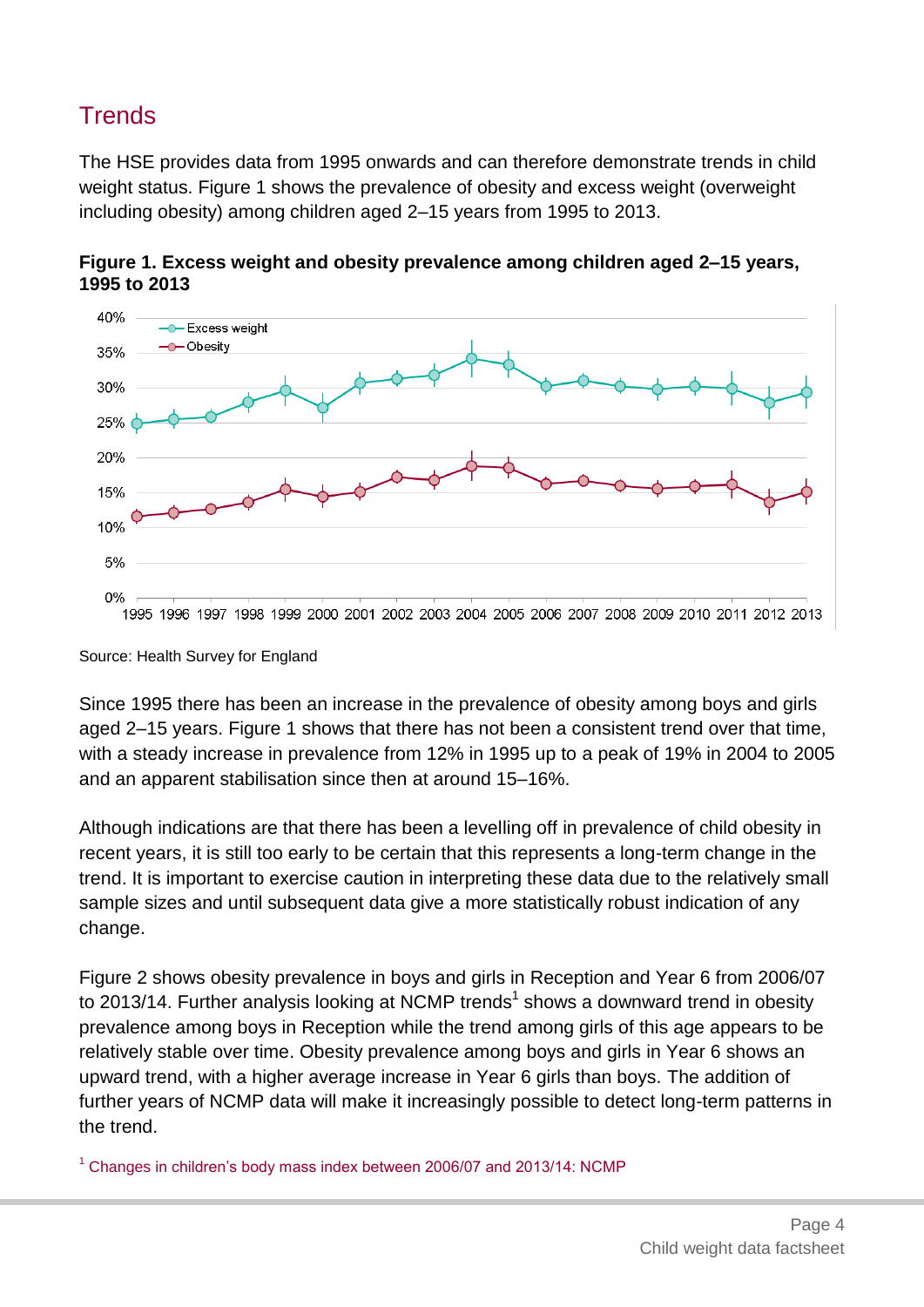

### **Figure 2. Prevalence of obesity 2006/07 to 2013/14 by school year and sex**

Source: National Child Measurement Programme

## BMI distribution

Using data from the NCMP, Figure 3 compares children in Reception in 2013/14 with children from the British 1990 growth reference – the baseline population used to classify children's BMI.

For both boys and girls, the whole curve has shifted slightly to the right but the shape of the distribution is very similar. This shows that the rise in BMI since 1990 is spread across the whole population: that is, on average all children are slightly heavier.

Figure 4 shows a different pattern for children in Year 6. Here the shape of the distribution has changed quite considerably since the 1990 baseline. The curve is now more skewed with many more children at the right hand side of the chart, with higher BMIs above the  $85<sup>th</sup>$ centile.

These findings suggest that while obesity prevalence has increased in both Reception and Year 6 since the 1990 baseline, the pattern of change across the whole population differs. In the older age group, there are not only more overweight and obese children, but these children are now likely to have a higher BMI (adjusted for age) than was the case in 1990.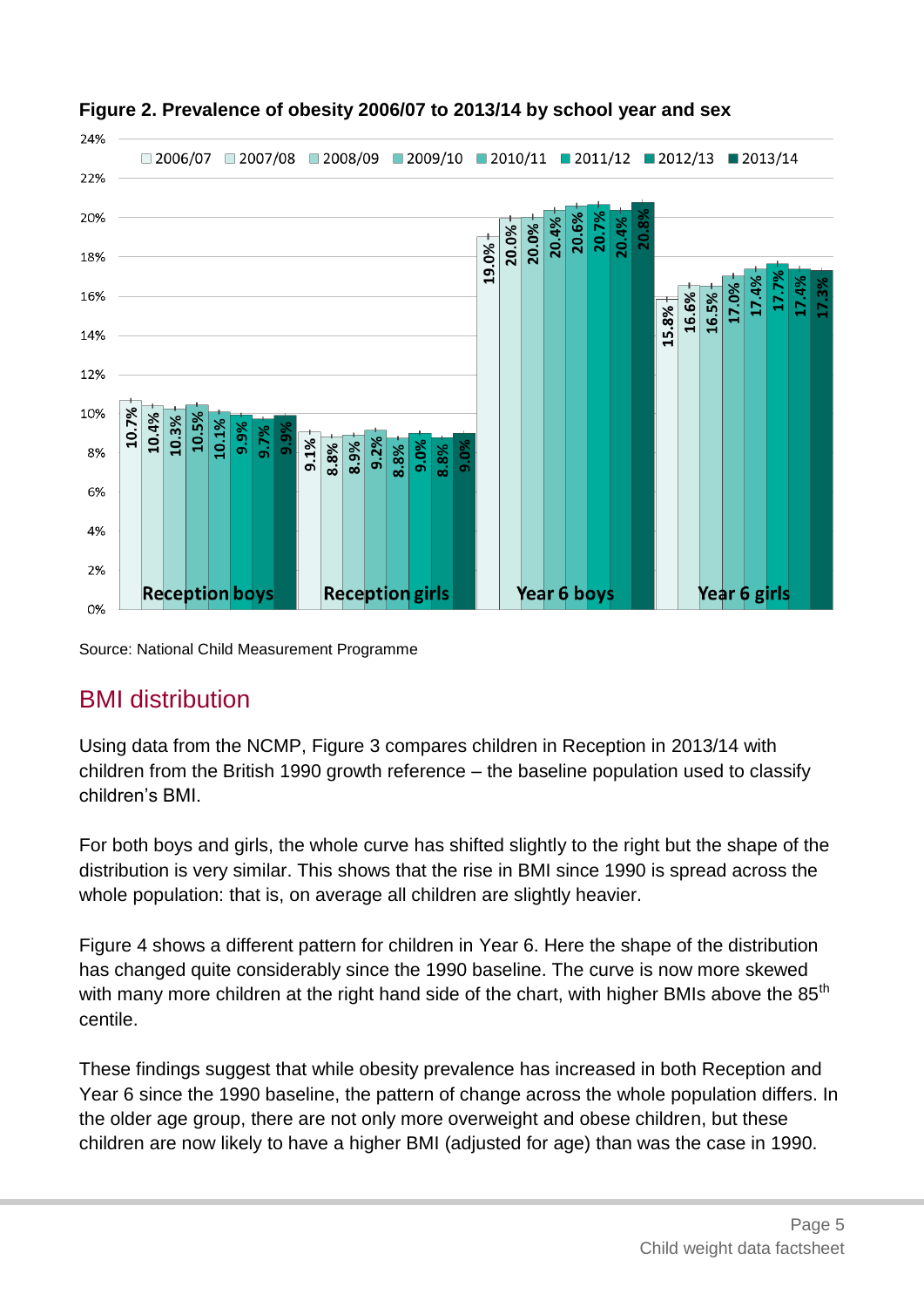



Source: National Child Measurement Programme BMI z score is a measure of BMI adjusted for age

### **Figure 4. Distribution of BMI for Year 6 children (aged 10–11 years) 2013/14, compared to the 1990 baseline population**



Source: National Child Measurement Programme BMI z score is a measure of BMI adjusted for age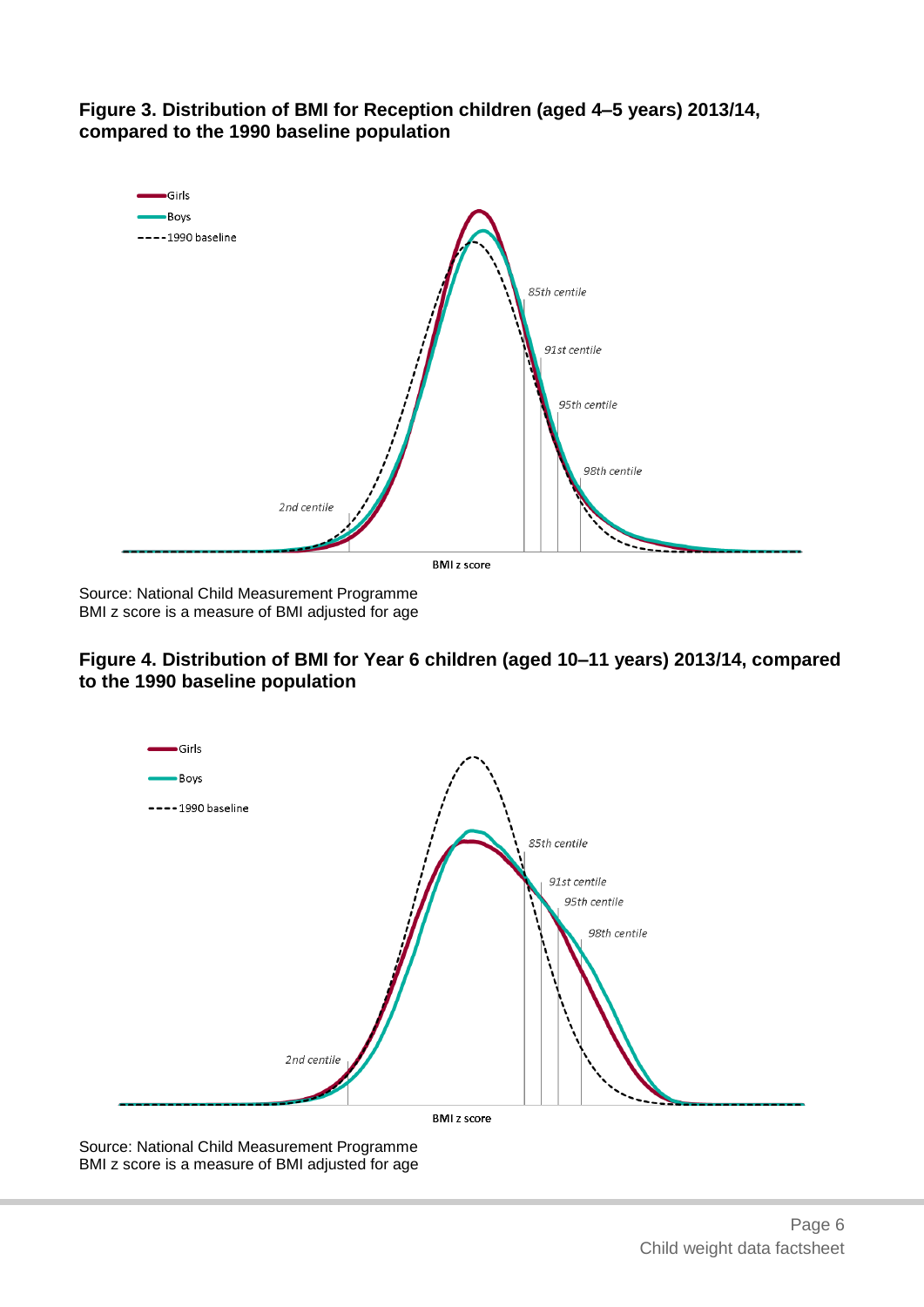# Obesity and deprivation

Obesity prevalence is strongly correlated with deprivation and is highest in the most deprived areas. Figure 5 shows a steady rise in obesity prevalence with increasing deprivation for both Reception and Year 6 children. Obesity prevalence of children in the most deprived decile is approximately twice that of children in the least deprived decile.





Source: National Child Measurement Programme

For this chart the children measured in each school year have been divided into ten groups (deciles) according to the 2010 Index of Multiple Deprivation (IMD) score of where they live. Obesity prevalence figures have then been calculated for each group.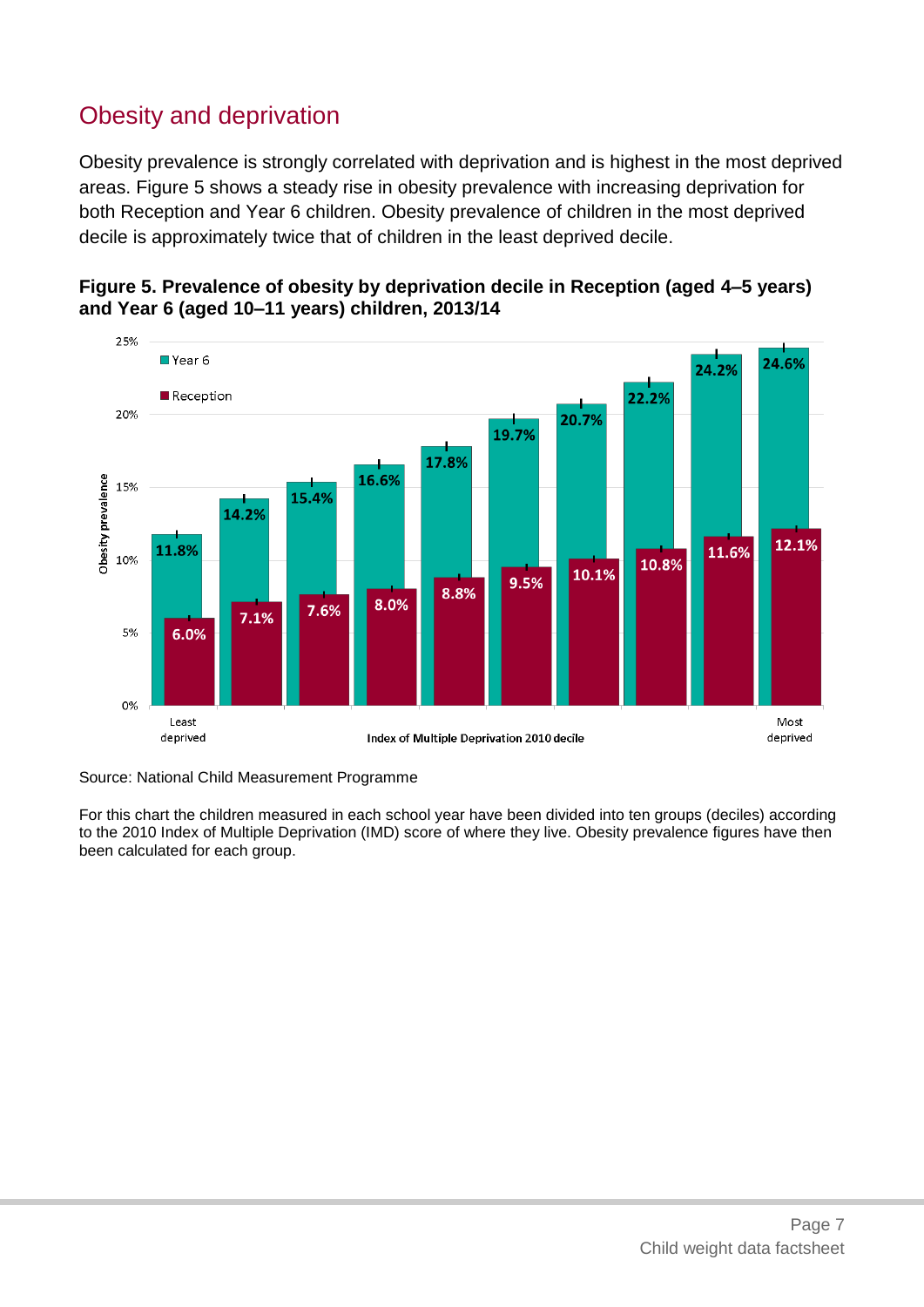# Obesity and ethnicity

Figures 6 and 7 present obesity data by ethnic group, school year, and sex. They show considerable differences in obesity prevalence between different ethnic groups and between sexes and school years.

Reception children from Indian and Mixed ethnic groups have a similar prevalence of obesity to White ethnic groups. Obesity prevalence among boys in this age group is highest in the Back African, Bangladeshi, and Black Other groups. Among girls in Reception obesity prevalence is highest among those from Black African and Black Other ethnic groups.

Boys in Year 6 from all minority ethnic groups are more likely to be obese than White British boys, with boys of Bangladeshi, Asian Other, Pakistani and Any Other ethnic group having the highest prevalence. For girls in Year 6 obesity prevalence is highest for children from Black African and Black Other ethnic groups.

The prevalence of obesity among boys in Year 6 from some Asian groups, particularly those of Bangladeshi, Asian Other and Pakistani ethnicity, is as high or higher than that for the Black African and Black Other ethnic groups. Some of these differences may be due to the influence of factors such as deprivation and possibly in part to physical differences such as height.



### **Figure 6. Prevalence of obesity by ethnic group among children in Reception (aged 4 –5 years), 2013/14**

Source: National Child Measurement Programme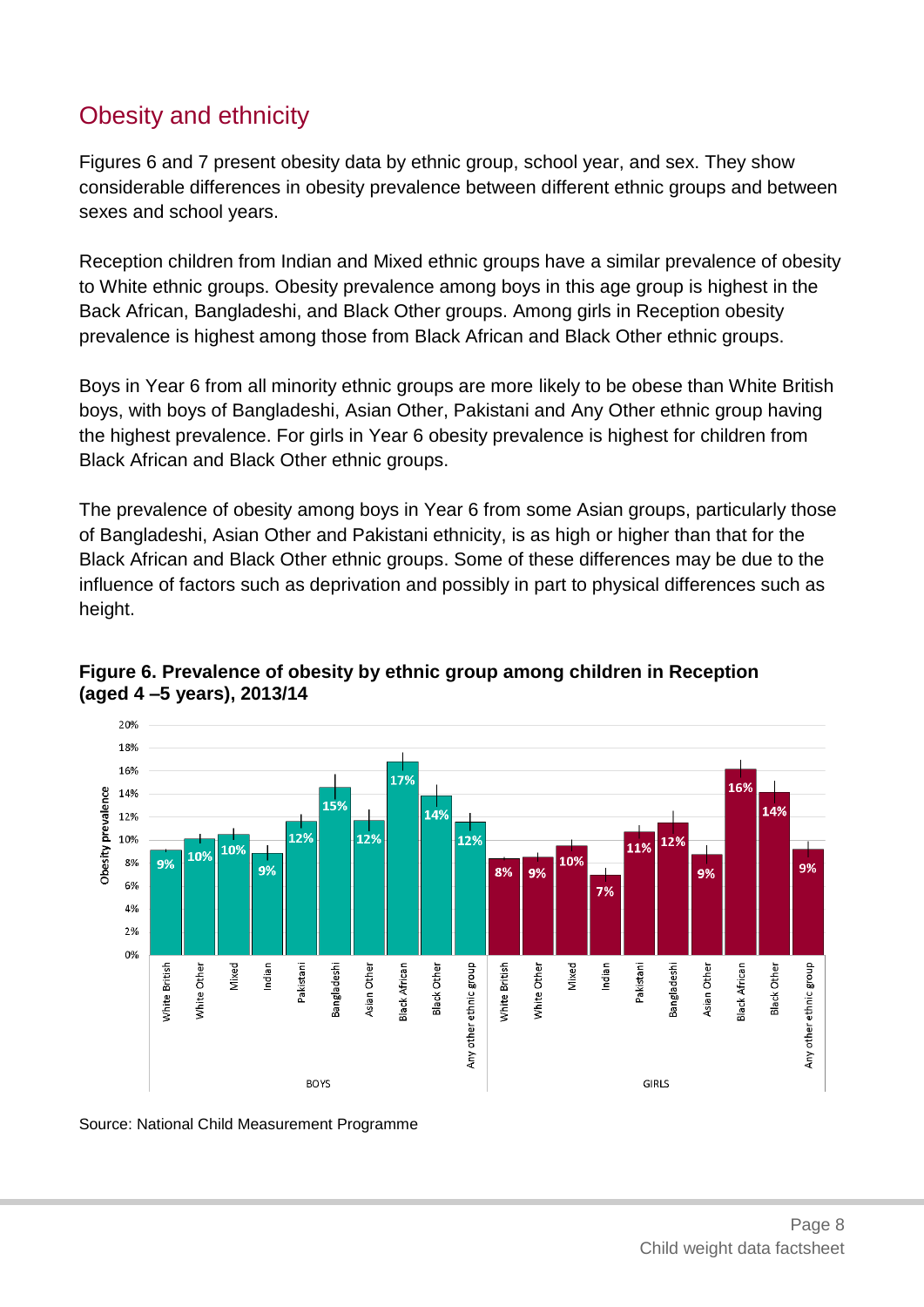**Figure 7. Prevalence of obesity by ethnic group among children in Year 6 (aged 10– 11 years), 2013/14**



Source: National Child Measurement Programme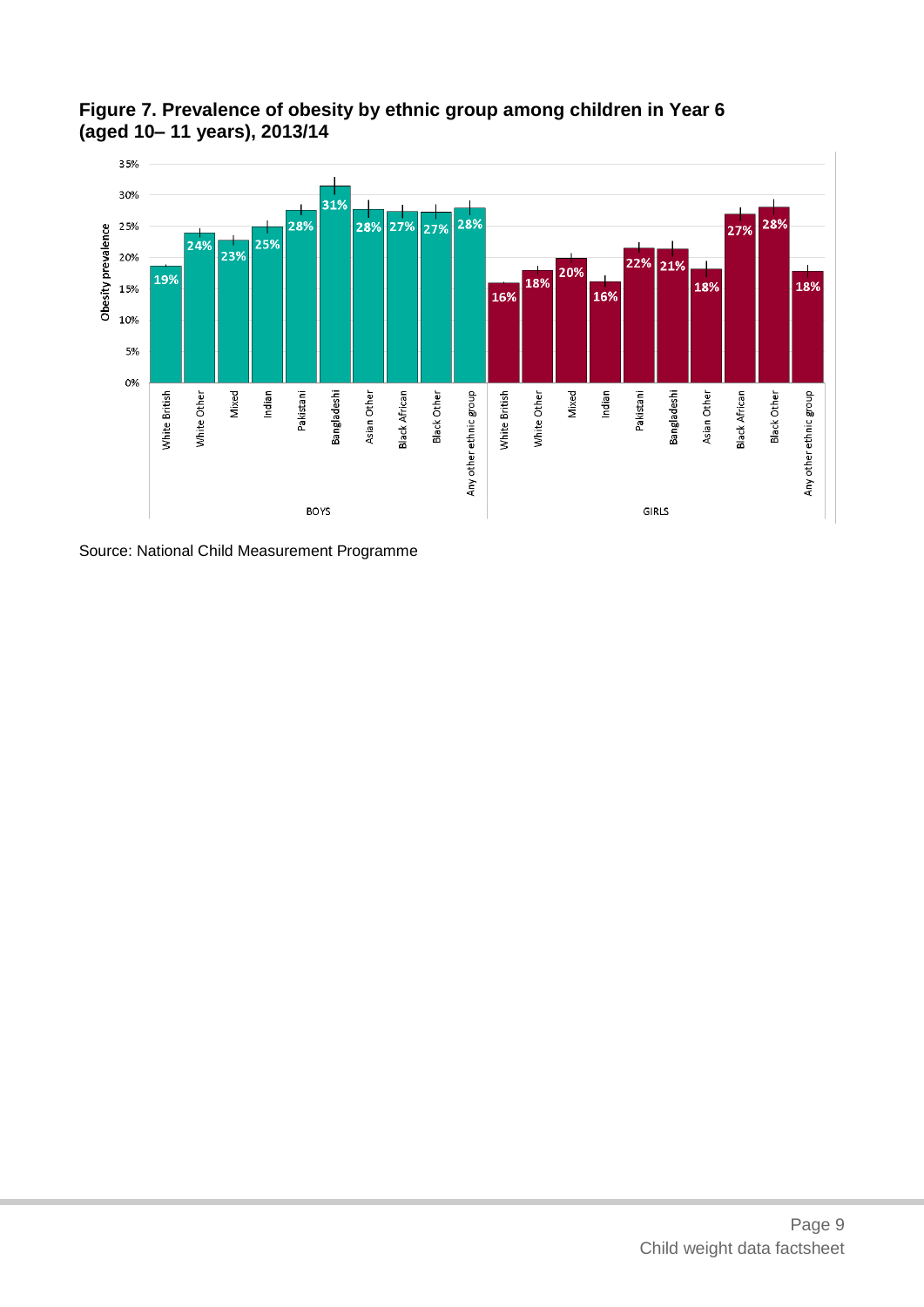## Data sources

### **Health Survey for England**

[www.hscic.gov.uk/article/3741/Health-Survey-for-England-Health-social-care-and-lifestyles](http://www.hscic.gov.uk/article/3741/Health-Survey-for-England-Health-social-care-and-lifestyles)

The HSE is a cross-sectional survey which samples a representative proportion of the population.

Timing of data collection: the survey is conducted annually. Data for some of the time series are available from 1993 onwards. Certain years include 'boost samples' which focus on specific population groups: eg 2004 included a boost of people from minority ethnic groups.

Date of next release: the report on the HSE 2014 should be published online in December 2015. The data should be available from the UK Data Archive in the spring following publication of the report.

Health Survey for England, 1993–2013. Joint Health Surveys Unit (Nat Cen Social Research & UCL) 2015. The Health and Social Care Information Centre: Leeds. Copyright © 2015, re-used with the permission of The Health and Social Care Information Centre. All rights reserved.

### **National Child Measurement Programme**

[www.hscic.gov.uk/ncmp](http://www.hscic.gov.uk/ncmp)

The NCMP is an annual programme that measures the height and weight of children in Reception (aged 4–5 years) and Year 6 (aged 10–11 years) in England. Although the NCMP only covers certain age groups, it includes the majority of children in those year groups. The participation rate in 2013/14 was 94%. The NCMP dataset is compliant with the Code of Practice for Official Statistics and has therefore been accredited with 'National Statistic' status.

Timing of data collection: the NCMP was established in 2006. Data are collected annually during the school year.

Date of next release: the Health and Social Care Information Centre will report NCMP data for the 2014/15 school year in November 2015.

**Statistics on Obesity, Physical Activity and Diet: England, 2015** [www.hscic.gov.uk/catalogue/PUB16988](http://www.hscic.gov.uk/catalogue/PUB16988)

**Index of Multiple Deprivation 2010** [www.gov.uk/government/publications/english-indices-of-deprivation-2010](https://www.gov.uk/government/publications/english-indices-of-deprivation-2010)